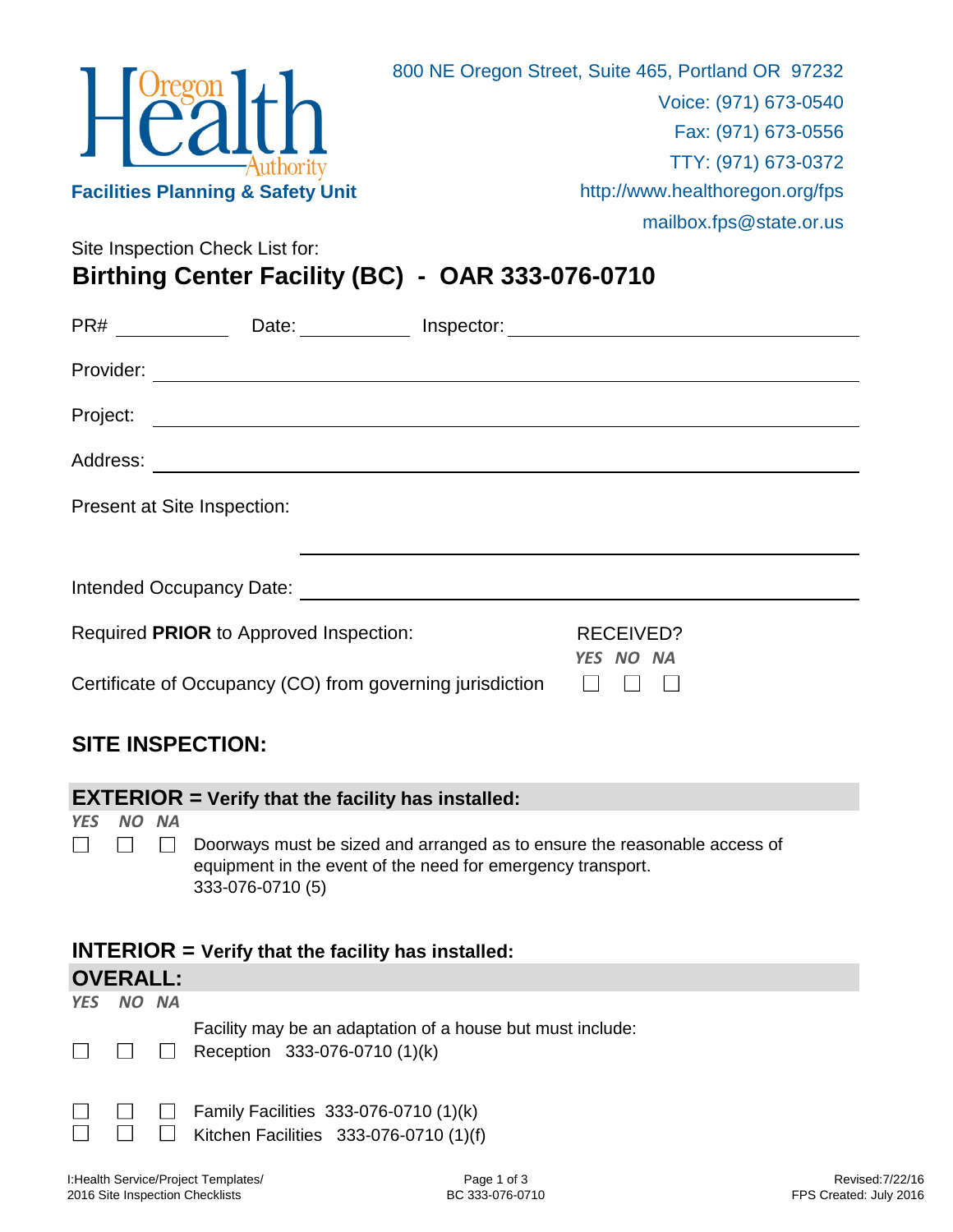|            |                    |                      | Laundry Facilities (unless laundry done elsewhere)<br>333-076-0710 (1)(e)                                                                                                                                                    |  |  |
|------------|--------------------|----------------------|------------------------------------------------------------------------------------------------------------------------------------------------------------------------------------------------------------------------------|--|--|
|            |                    |                      | Hallways and doorways must be sized and arranged as to ensure the reasonable<br>access of equipment in the event of the need for emergency transport.<br>333-076-0710 (5)                                                    |  |  |
|            |                    |                      | Individual or Combined Toilet Facilities for:<br>$333-076-0710(1)(a)$<br><b>Staff</b><br><b>Mothers</b><br>Families                                                                                                          |  |  |
|            |                    |                      | <b>Bath facilities</b><br>333-076-0710 (1)(b)                                                                                                                                                                                |  |  |
|            |                    |                      | Space for resuscitation of the new born 333-076-0710 (1)(j)                                                                                                                                                                  |  |  |
|            |                    | $\sqcup$             | Adequate storage for:<br>Emergency equipment 333-076-0710 (1)(g)<br>Laboratory equipment and sterlizing, if applicable. 333-076-0710 (1)(i)<br>Separate storage for clean/sterile supplies and equipment 333-076-0710 (1)(h) |  |  |
|            |                    |                      | Center must have an emergency plan: 333-076-0710 (4)<br>On premises<br>Available to all staff                                                                                                                                |  |  |
|            |                    |                      | Includes:<br><b>Fire Reporting Plan</b>                                                                                                                                                                                      |  |  |
|            |                    |                      | Evidence of annual fire inspection                                                                                                                                                                                           |  |  |
|            |                    |                      | Building & Equipment are kept clean & in good repair 333-076-0710 (1)                                                                                                                                                        |  |  |
|            | <b>EXAM AREAS:</b> |                      |                                                                                                                                                                                                                              |  |  |
| <b>YES</b> | <b>NO</b>          | <b>NA</b><br>$\perp$ | Facility must include examination areas<br>333-076-0710 (1)(d)<br>That have:                                                                                                                                                 |  |  |
|            |                    |                      | Adjacent or closely available handwashing sink<br>333-076-0710 (1(c)<br>333-076-0710 (1)(c)<br>With single towel dispenser                                                                                                   |  |  |
|            |                    |                      | Provisions for the safe disposal of any bodily wastes that result from procedures                                                                                                                                            |  |  |

performed in accordance with Centers for Disease Control and Prevention recommendations and state law. 333-076-0710 (3)